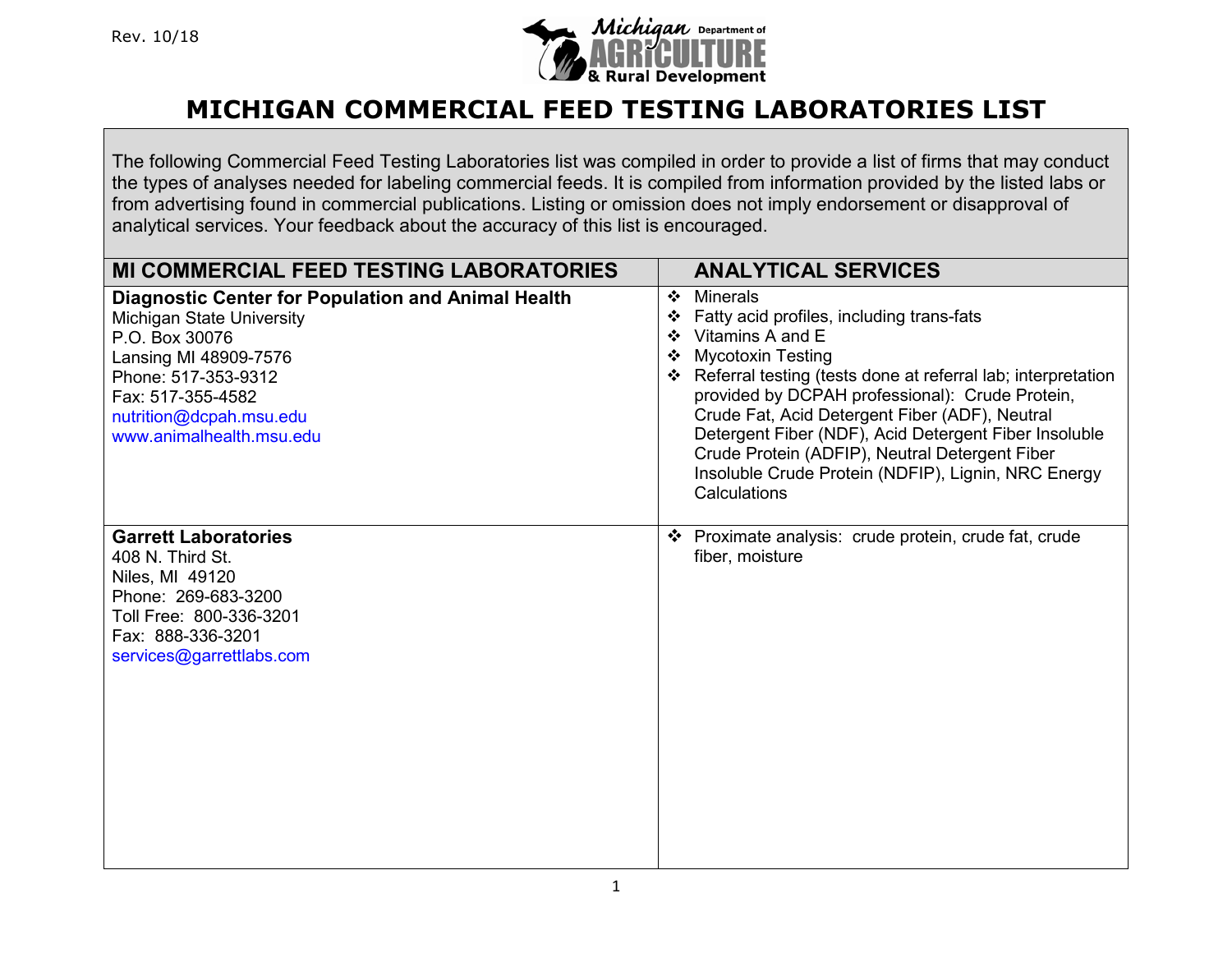| <b>MI COMMERCIAL FEED TESTING LABORATORIES</b>                                                                                                                                           | <b>ANALYTICAL SERVICES</b>                                                                                                                                                                                                                                                                                                 |
|------------------------------------------------------------------------------------------------------------------------------------------------------------------------------------------|----------------------------------------------------------------------------------------------------------------------------------------------------------------------------------------------------------------------------------------------------------------------------------------------------------------------------|
| <b>Great Lakes Scientific, Inc.</b><br>2847 Lawrence St.<br>Stevensville, MI 49127<br>Phone: 269-429-1000<br>Fax: 269-429-1550<br>gls@glslab.com<br>www.glslab.com                       | Microbiological, chemical, and nutritional analyses for<br>❖<br>animal feed<br>❖ Proximate analysis: crude protein, crude fat, crude<br>fiber, moisture<br>❖ Minerals<br>❖ Vitamin A, D, E and mycotoxins<br>❖ BAM, AOAC                                                                                                   |
| <b>Litchfield Analytical Services</b><br>535 Marshall St.<br>P.O. Box 457<br>Litchfield, MI 49252<br>Phone: 517-542-2915<br>Fax: 517-542-2014<br>litchlab@qcnet.net                      | ❖ Wet laboratory testing<br>❖ Proximate analysis: crude protein, crude fat, crude<br>fiber, moisture<br>❖ Minerals<br>❖ Mycotoxin screening: Aflatoxin, vomitoxin (DON), T-2,<br>Zearalenone<br>❖ NIR testing                                                                                                              |
| <b>OUT OF STATE LABORATORIES</b>                                                                                                                                                         | <b>ANALYTICAL SERVICES</b>                                                                                                                                                                                                                                                                                                 |
| A & L Great Lakes Laboratories, Inc.<br>3505 Conestoga Drive<br>Fort Wayne, IN 46808-4414<br>Phone: 260-483-4759<br>Toll Free: 800-210-1455<br>Fax: 260-483-5274<br>lab@algreatlakes.com | ❖ Individual analyses for: Ash, crude fat (solvent<br>extractable), acid detergent fiber (ADF), crude fiber,<br>neutral detergent fiber (NDF), moisture, nitrate, non-<br>protein nitrogen (NPN), pH, salt (sodium as NaCl),<br>selenium (Se), urease activity<br>❖ Misc. feed test packages<br>❖ Mineral analysis package |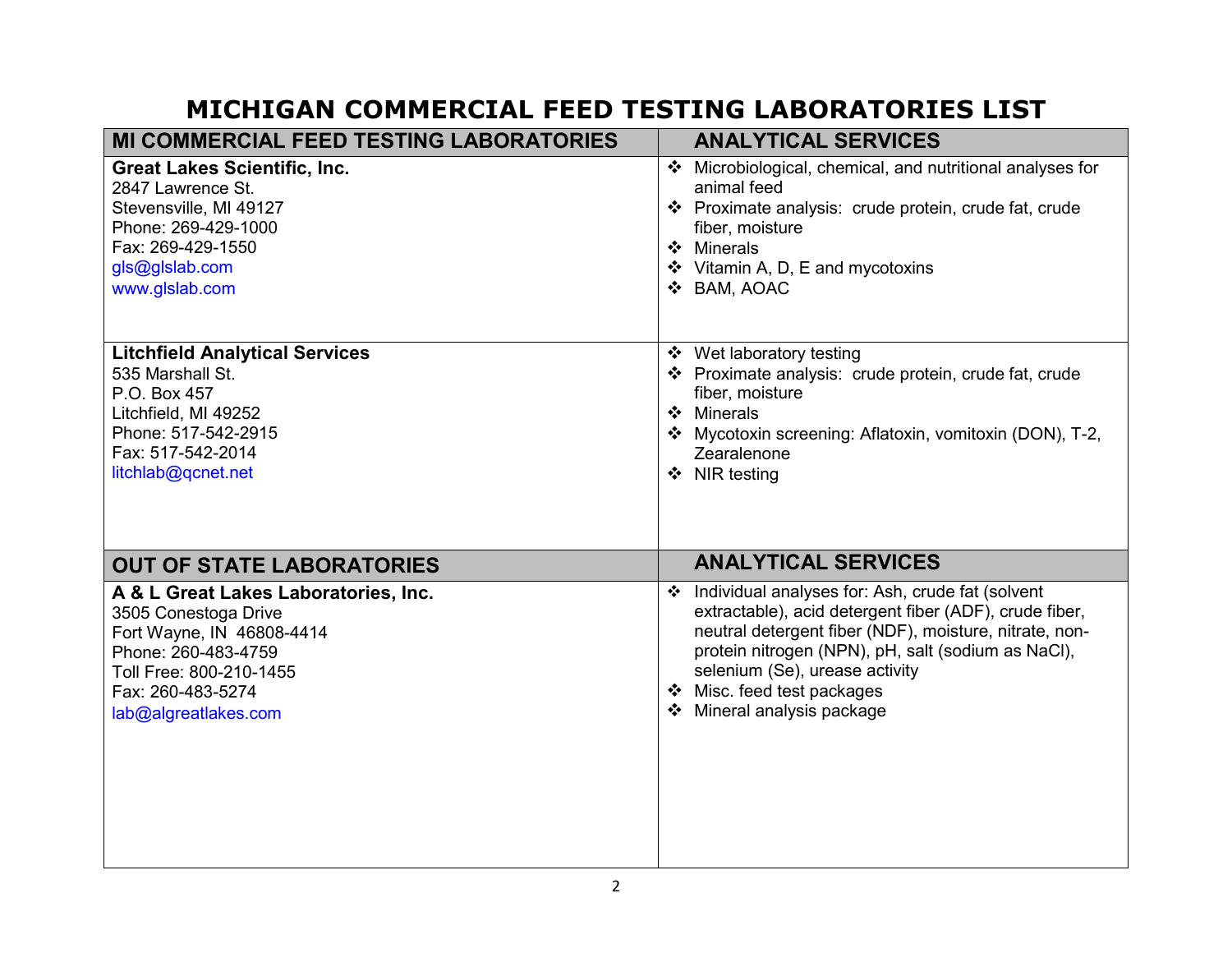| <b>Dairy One Forage Lab</b><br><b>Paul Sirois</b><br>730 Warren Rd.<br>Ithaca, NY 14850<br>Phone: 607-257-1272 ext. 2172<br>Toll free: 800-496-3344<br>Fax: 607-257-1350<br>forage@dairyone.com<br>www.dairyone.com                                | ❖ NIR and wet chemistry services<br>❖ Forages<br>❖ Grains<br>❖ Byproducts<br>❖ Commercial concentrates<br>❖ In vitro digestibilities (IVTD & NDFD)<br>❖ Fermentation profiles (VFA)<br>Mycotoxins<br>❖ Water analyses<br>Manure analyses<br>❖ Soil analyses<br>❖ Plant tissue analyses                               |
|----------------------------------------------------------------------------------------------------------------------------------------------------------------------------------------------------------------------------------------------------|----------------------------------------------------------------------------------------------------------------------------------------------------------------------------------------------------------------------------------------------------------------------------------------------------------------------|
| <b>Diversified Laboratories, Inc.</b><br>Peter Kendrick, CEO<br>4150 Lafayette Center Dr. Suite 600<br>Chantilly, VA 20151<br>Phone: 703-222-8700<br>Fax: 703-222-0786<br>pkendrick@diversifiedlaboratories.com<br>www.diversifiedlaboratories.com | ❖ Toxic residue testing in feeds<br>❖ Chlorinated pesticide screens<br>❖ Fats and oils testing<br>❖ Moisture                                                                                                                                                                                                         |
| <b>EPL Bio Analytical Services</b><br>Robin King, CEO<br>9095 W. Harristown Blvd.<br>Niantic, IL 62551-9752<br>Phone: 217-963-2143 or 866-963-2143 (toll free)<br>Fax: 217-963-2283<br>www.eplbas.com<br>See Website for ISO 17025 details         | <b>Nutrients</b> Proximates: Moisture, Crude Protein, Crude<br>❖<br>Fat, Ash Fibers - ADF, NDF, TDF, SF Calories<br>Carbohydrates Amino Acids Fatty Acids Minerals<br><b>Vitamins</b><br>❖ Anti-Nutrients Secondary Metabolites<br><b>Contaminants: Heavy metals, Pesticides, Mycotoxins,</b><br><b>Plant Toxins</b> |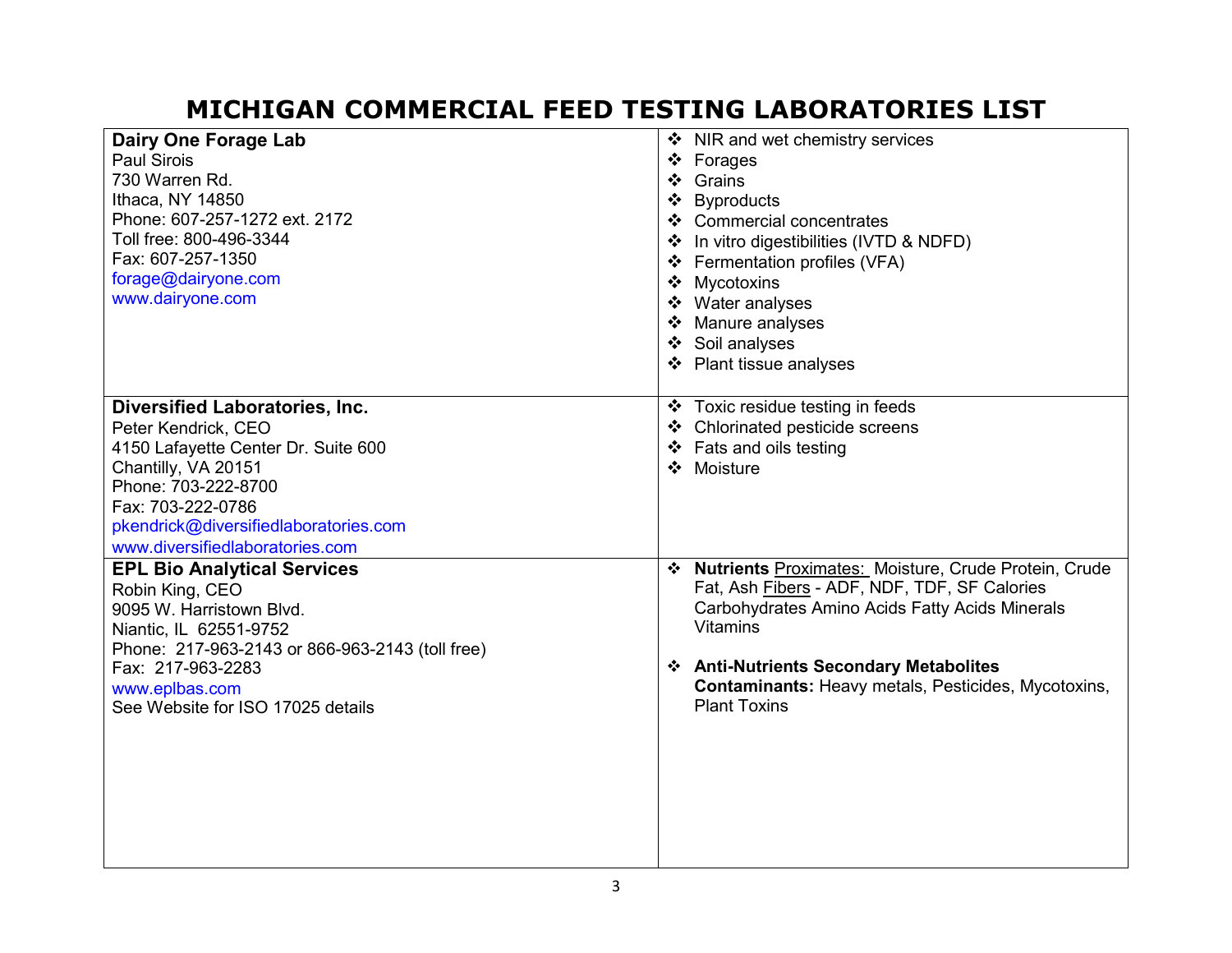| <b>Eurofins Central Analytical Laboratories</b> | ❖ Mycotoxins (LC-MS-MS, HPLC, and ELISA)                  |
|-------------------------------------------------|-----------------------------------------------------------|
| John Reuther, Laboratory Director               | ❖ Pesticide Residues - Domestic and Export                |
| 2315 N. Causeway Blvd. Suite 150                | ❖ Medicated Feed Active Ingredients                       |
| Metairie, LA 70001                              | ❖ Method Development and Validation                       |
| Phone: 504-297-3400                             | ❖ Antibiotic residues                                     |
| Fax: 504-297-3410                               | ❖ Elemental and Toxic metals                              |
| www.centralanalytical.com                       | ❖ Export Specification testing                            |
| <b>Contacts:</b>                                |                                                           |
| Christine McIntosh, ASM                         |                                                           |
| ChristineMcIntosh@eurofinsus.com                |                                                           |
| Lucy Pilgrim, Client Service Manager            |                                                           |
| LucyPilgrim@eurofins.com                        |                                                           |
| <b>Midwest Laboratories, Inc.</b>               | ❖ Full range of pet food analyses, including full AAFCO   |
| Kennard Pohlman, CEO                            | ❖ Complete feed & ingredient analysis, including          |
| 13611 B Street                                  | proximates & minerals                                     |
| Omaha, NE 68144                                 | ❖ Vitamins, amino acids, fatty acids                      |
| Phone: 402-334-7770                             | ❖ Mycotoxins by LC/MS including: aflatoxin, fumonison,    |
| Fax: 402-334-9121                               | ochratoxin A, T-2 toxin, zearalenone                      |
|                                                 | ❖ Full range of ethanol testing                           |
| www.midwestlabs.com                             | ❖ Full service microbiology laboratory                    |
|                                                 | ❖ Participates in the AAFCO check sample program          |
|                                                 |                                                           |
|                                                 |                                                           |
| New Jersey Feed Lab, Inc.                       | ❖ Chemical analytical testing for the feed and pet food   |
| <b>Carl Schulze, President</b>                  | industries                                                |
| 1686 Fifth St.                                  |                                                           |
| Trenton, NJ 08638                               | ❖ Principal areas of testing are proximate, minerals, fat |
| Telephone: 609-882-6800                         | quality, vitamins, amino acids, pesticide residues, and   |
| Fax: 609-882-5530                               | drugs.                                                    |
| lab@njfl.com                                    |                                                           |
|                                                 | <b>Confidential results</b><br>$\mathbf{r}$               |
|                                                 |                                                           |
|                                                 |                                                           |
|                                                 |                                                           |
|                                                 |                                                           |